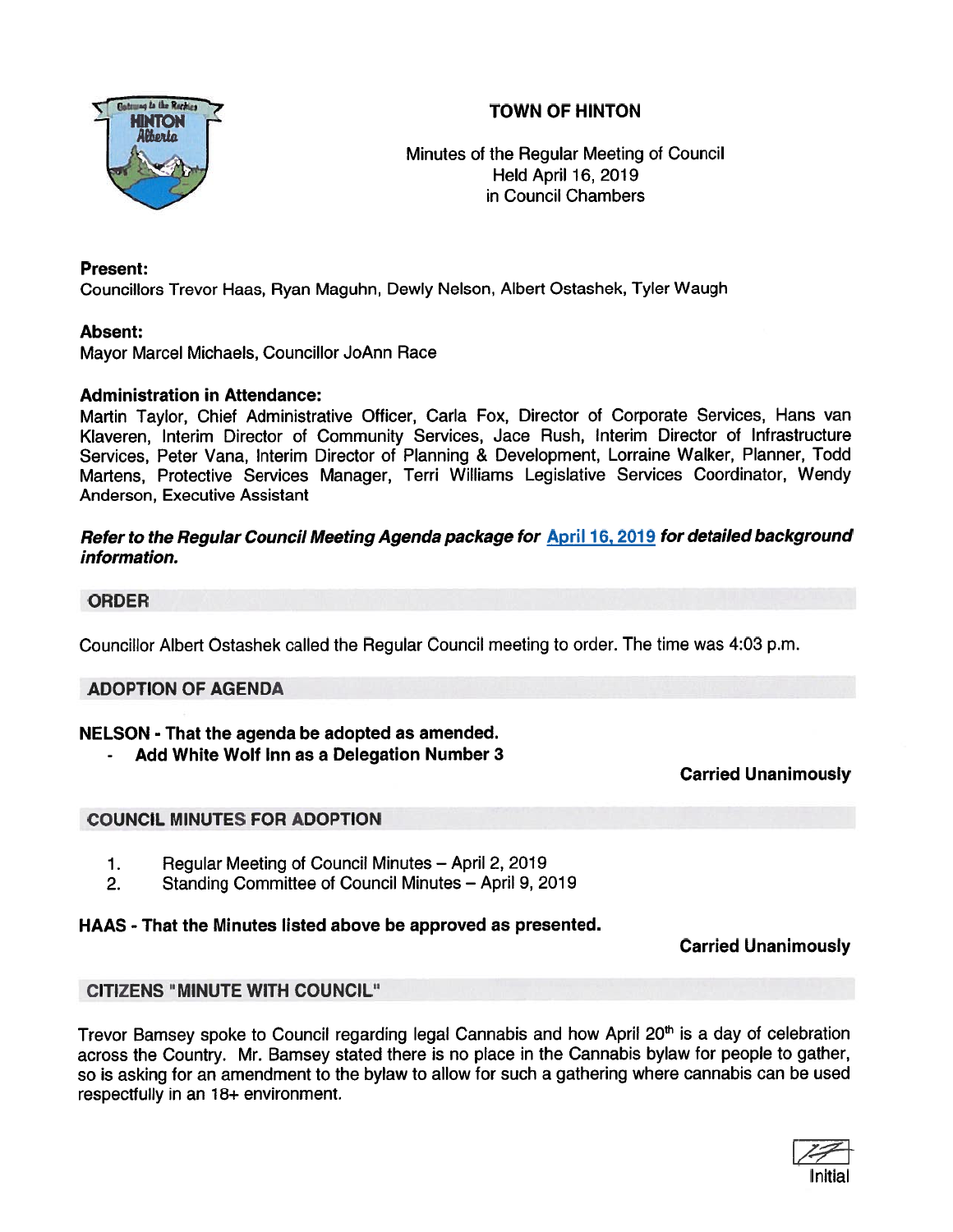Town of Hinton Regular Meeting of Council Minutes-April 16, 2019 Page | 2

> Deanne Fabrick and Nancy Robbins ot Community Futures West Yellowhead provided Council with information regarding Lemonade Day where kids own, operate and sell at <sup>a</sup> lemonade stand. June 22 is lemonade day and it is coming to Northern Alberta for the first time. Participants keep the money they earn and are encouraged to save some, spend some and share some.

### DELEGATIONS AND PRESENTATIONS

#### RCMP Annual Report

Chris Murphy, RCMP S/Sgt, provided Council with the annual repor<sup>t</sup> for the Hinton detachment. S/Sgt. Murphy's presentation is included in the April 16, 2019 agenda package.

#### Growing Great Kids Coalition

Jenna Altrogge provided Council with <sup>a</sup> presentation on Growing Great Kids Coalition. The presentation is par<sup>t</sup> of the April 16, 2019 agenda package.

#### White Wolf Inn

Joe Han, General Manager of White Wolf Inn, and Yuki Choi, Owner, spoke to Council regarding their late penalties on the property taxes. Mr. Han asked Council to waive or reduce the amount owing, he needs <sup>a</sup> bit of time where penalties are not being incurred. The account should be caught up by the end of September.

This item came to Council on March 19, 2019 where Council did not approve the waiving of late penalties.

#### ACTION ITEMS

1. Town of Hinton Consolidated Financial Statements Year Ended December 31, 2018

HAAS - That Council approve the Town of Hinton Consolidated Financial Statements for the Year ending December 31, 2078 as presented.

Carried Unanimously

#### 2. Intermunicipal Development Plan — Bylaw No. 1133

WAUGH - That Council give the Intermunicipal Development Plan Bylaw No. 1133 First Reading. Carried Unanimously

3. Athabasca Watershed Council Membership

MAGUHN - That Council accep<sup>t</sup> the Athabasca Watershed Council Membership repor<sup>t</sup> as information.

> Defeated 1-4 For: Maguhn Against: Haas, Waugh, Ostashek, Nelson

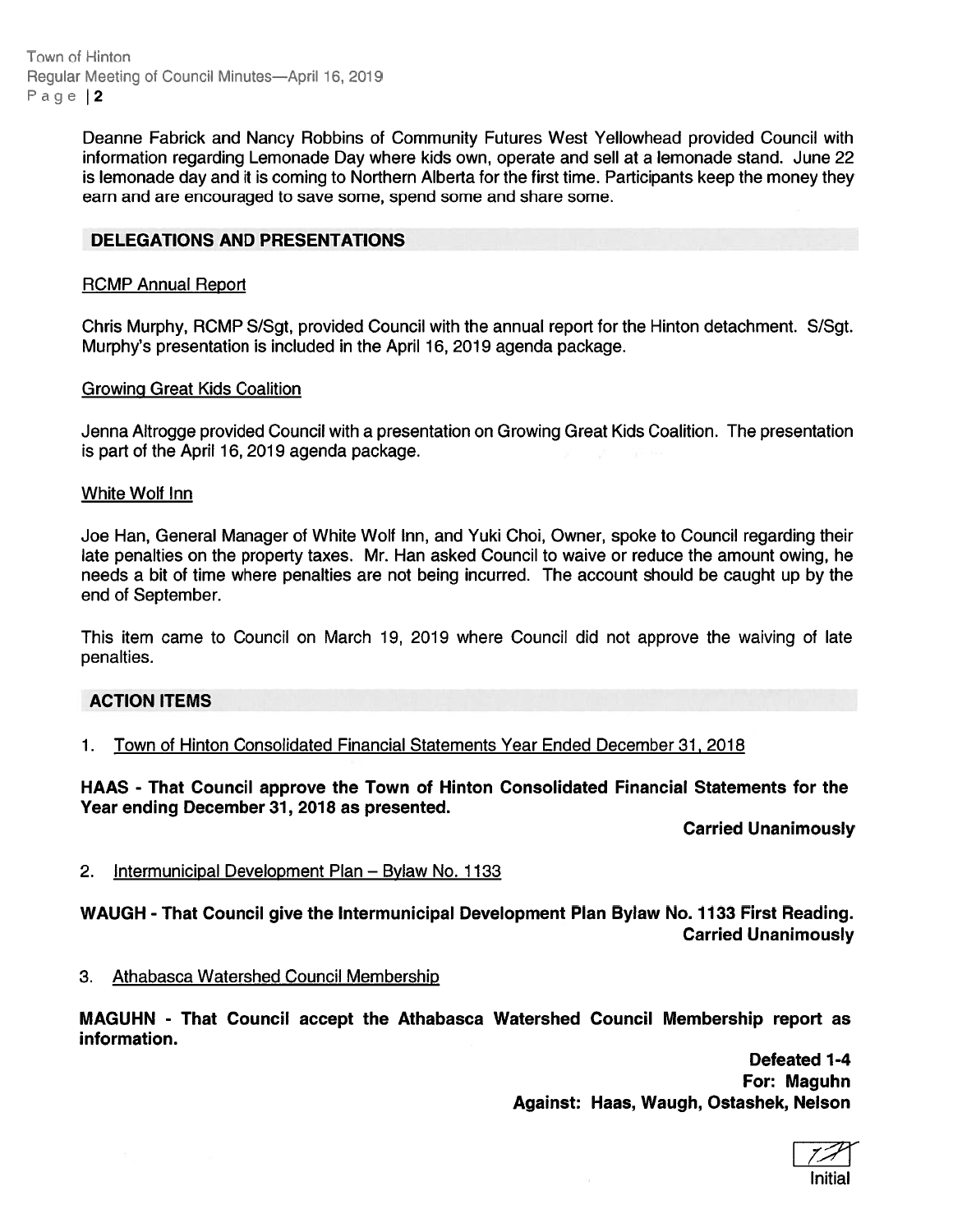Town of Hinton Regular Meeting of Council Minutes-April 16, 2019 Page | 3

> NELSON - That Council approve the Town of Hinton's 2079 - 2020 membership with the Athabasca Watershed Council.

> > Carried 4-1 For: Haas, Waugh, Ostashek, Nelson Against: Maguhn

NELSON - That Council appoint one Councillor as organizational member and appoint one Councillor as alternate.

> Carried 4-1 For: Haas, Waugh, Ostashek, Nelson Against: Maguhn

NELSON - That Council approve <sup>a</sup> \$7,000 donation for the Athabasca Watershed Council from the Economic Development gran<sup>t</sup> fund.

> Carried 4-1 For: Haas, Waugh, Ostashek, Nelson Against: Maguhn

#### INFORMATION ITEMS

1. Fourth Quarter Financial Report

2. Council Information Packages #1 and #2 for April 2, 2019

 $\frac{1}{2} \sum_{i=1}^N \frac{1}{2} \sum_{j=1}^N \frac{1}{2} \sum_{j=1}^N \frac{1}{2} \sum_{j=1}^N \frac{1}{2} \sum_{j=1}^N \frac{1}{2} \sum_{j=1}^N \frac{1}{2} \sum_{j=1}^N \frac{1}{2} \sum_{j=1}^N \frac{1}{2} \sum_{j=1}^N \frac{1}{2} \sum_{j=1}^N \frac{1}{2} \sum_{j=1}^N \frac{1}{2} \sum_{j=1}^N \frac{1}{2} \sum_{j=1}^N \frac{1}{2} \sum_{j=$ 

HAAS - That Council accep<sup>t</sup> the Fourth Quarter Financial Report and Information Packages #1 and #2 for April 76, 2019 as information.

Carried Unanimously

## REPORTS FROM MAYOR, COUNCIL, CHIEF ADMINISTRATIVE OFFICER

1. Council Updates (Training, Conferences, Committees, Community Events) Councillors reported on the various committees, meetings, and activities they attended since the last Regular Council meeting and what they plan on attending in the coming weeks.

#### 2. Chief Administrative Officer Report

Martin Taylor, Chief Administrative Officer, provided an update on administrative matters.

3. Administrative Inquiries

There were no Administrative Inquiries.